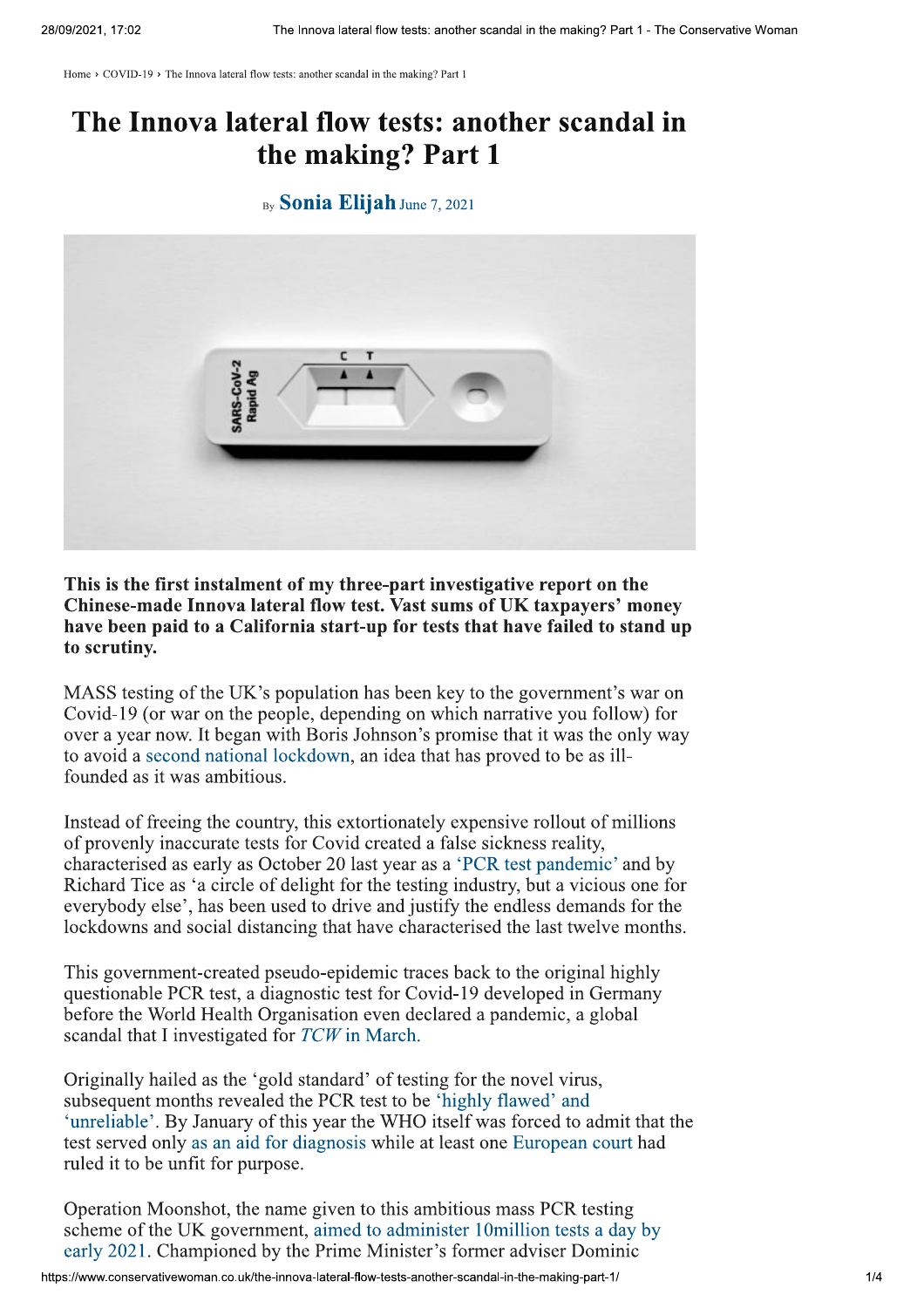Cummings and provided with an astronomical budget of £100 billion, the scheme was abandoned after the Good Law Project stepped in with the threat of legal action. They said was Operation Moonshot unlawful because it ignored scientific evidence and committed a vast sum of public money with no transparency as to how the decisions were made.

Instead of giving up on the mass testing idea, the government was prompted by the debacle to turn its attention to a different testing device and to spend further eyewatering sums of public money to purchase huge numbers of lateral flow tests (LFTs) from a newly formed start-up, Innova Medical Group, owned by a little-known US private equity house.

The Government subsumed Operation Moonshot under, and amalgamated it with, the NHS Test and Trace programme, which had its own approved 'core' budget of approximately £12.1 billion. Yet, as with the PCR test, the government's investment in LFT was to become another scandal in the making. This is the focus of my current investigation.

Despite the many failings of the PCR test, it was not abandoned and is still being used as a confirmatory test for a positive result from a LFT under the NHS Test and Trace programme.

In charge of this continuing and unprecedented mass screening programme and collecting the data of millions of people was the head of Test and Trace, Baroness (Dido) Harding, an Oxford University friend of David Cameron and wife of Tory MP John Penrose.

In a former role as chief executive of the TalkTalk group in 2015 she had faced calls to resign after a cyber-attack in which the details of 4 million customers were accessed. The company admitted the incident had cost it £60 million and lost it 95,000 customers. Fining the company  $\text{\pounds}400,000$ , the Information Commissioner Elizabeth Denham blamed the company's 'failure to implement the most basic cyber security measures'.

Stepping down from TalkTalk in 2017, later that year Harding was made chair of NHS Improvement. Her subsequent appointment as head of Test and Trace by Matt Hancock remains a mystery, as does a further appointment as interim chief executive of the new Health Security Agency (HSA) which brought together NHS Test and Trace and Public Health England, a position Harding kept until Jennie Harries, former deputy CMO of England, took over in April 2021.

It was under Harding's aegis that the evaluation of several LFTs, carried out by Public Health England's Porton Down laboratory and the University of Oxford, for the purposes of judging their accuracy and sensitivity, was published in November 2020.

Forty different lateral flow devices had been put forward. Nine met the criteria to continue to full evaluation, six made it to the third phase, but only the Innova SARS-CoV-2 Antigen Rapid Qualitative Test, the test that had been used in a Liverpool pilot scheme, with a specificity recorded as 99.68 per cent, won through. This was, in theory, critical. 'Specificity' refers to the proportion of people without the disease that have a negative test, suggesting that the risk of false positives would be much lower than with the PCR test.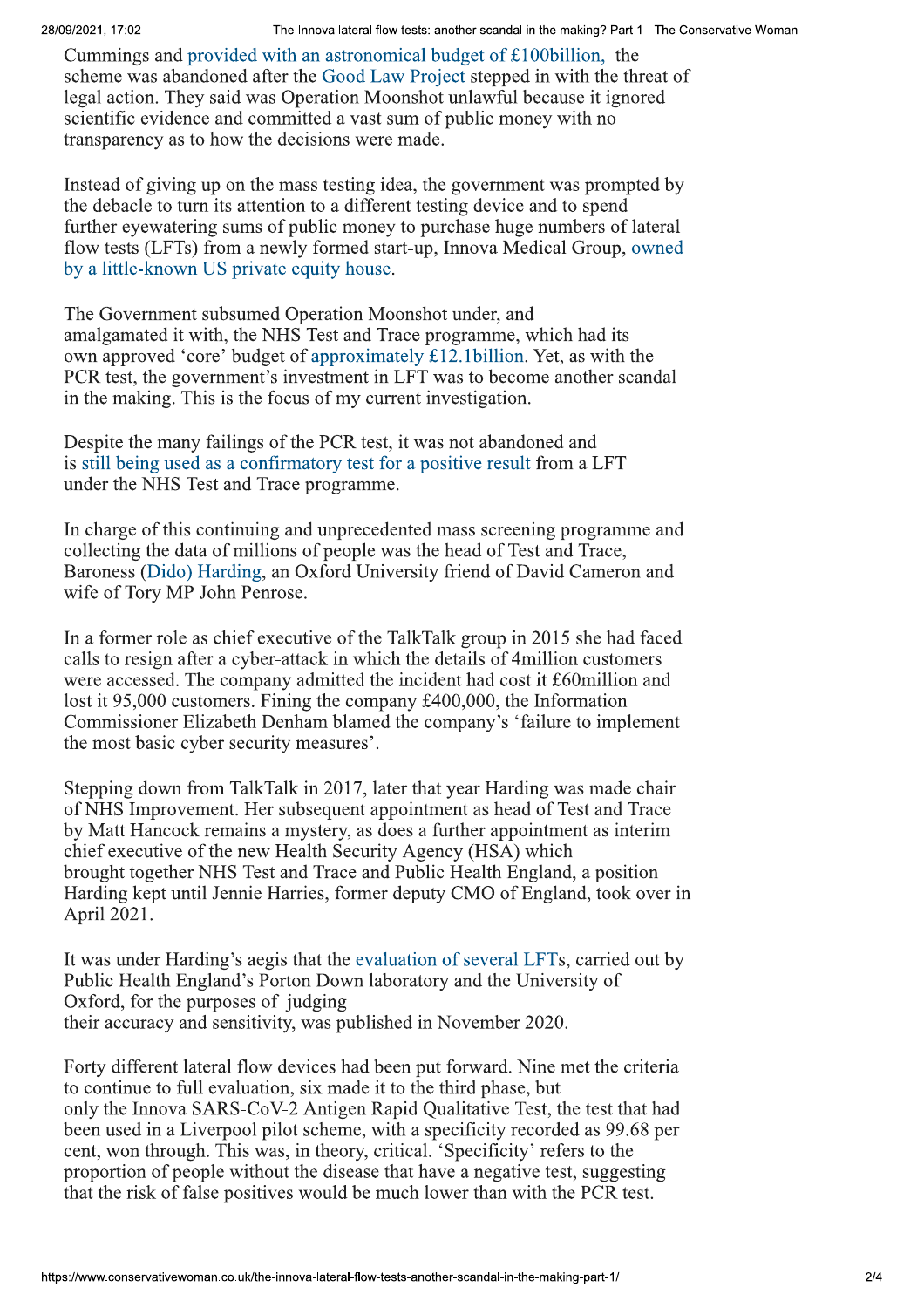28/09/2021, 17:02

The Innova test was meant to be different in the rapidity of its results too. Working in a similar way to a pregnancy-style test a result could be delivered in 15-30 minutes. It was also portable, much cheaper than the PCR test, did not need to be processed in a laboratory, and could detect the virus directly without the amplification steps of the RT-PCR test. It sounded good.

So thought Susan Hopkins, the chief medical adviser of NHS Test and Trace, who stated: 'These tests are proving to be accurate and reliable. And importantly they're able to detect Covid-19 in people without symptoms.'

Sir John Bell, Regius Professor of Medicine at the University of Oxford, added his imprimatur: 'The data in this validation report demonstrates that these inexpensive, easy-to-use tests can play a major role in our fight against Covid-19. They identify those who are likely to spread the disease and when used systematically in mass testing could reduce transmissions by 90 per cent.'

The task of ensuring 'that the work is carried out to appropriate quality and timeliness standards', as set out in the protocol for the evaluation of rapid SARS-CoV-2 antigen lateral flow devices, was given to Sir John, to whom progress was to be reported 'at least weekly through an Oversight Group that he chairs'.

With this endorsement from two of the UK's leading medical professionals, MHRA approval quickly followed, making Innova 'the golden child' of Covid-19 self-test kits in the UK, the government sourcing them solely from the California-based start-up Innova Medical Group, which held the exclusive global rights to the tests, and was the only company able to supply the tests in such vast quantities.

This did not apparently bother those involved.

Sir John Bell, described by the Daily Mail as the government's 'tests tsar' aschairman of the New Test Approvals Group which assesses virus diagnostic tests, is a controversial figure. He is a former non-executive director of Roche (he stood down in 2020) and holder of shares worth £770,000 in the same pharmaceutical company that according to the *Daily Mail* 'sold us £13 million of "pointless" antibody screening kits'.

Bell's controversial interests go back further. In 2012 the BMJ's editor-in-chief published an open letter to him regarding Roche's 2009 promise to release full reports from clinical trials of oseltamivir (marketed under the name Tamiflu) following an investigation by the *BMJ* and the Cochrane Collaboration. A subsequent comment revealed that Bell had received \$420,000 from the company in 2011.

A subsequent article by Professor Peter Saunders accused Roche of 'pushing an ineffective and costly drug' and concluded that Tamiflu worked 'no better than paracetamol' after colossal expenditure by the UK government.

Sir John Bell, a member of Sage, the chair of the global health advisory board of the Bill and Melinda Gates Foundation and a member of the Government's Vaccine Task Force, is no stranger to accusations of conflicts of interests between his various academic, government and industry roles.